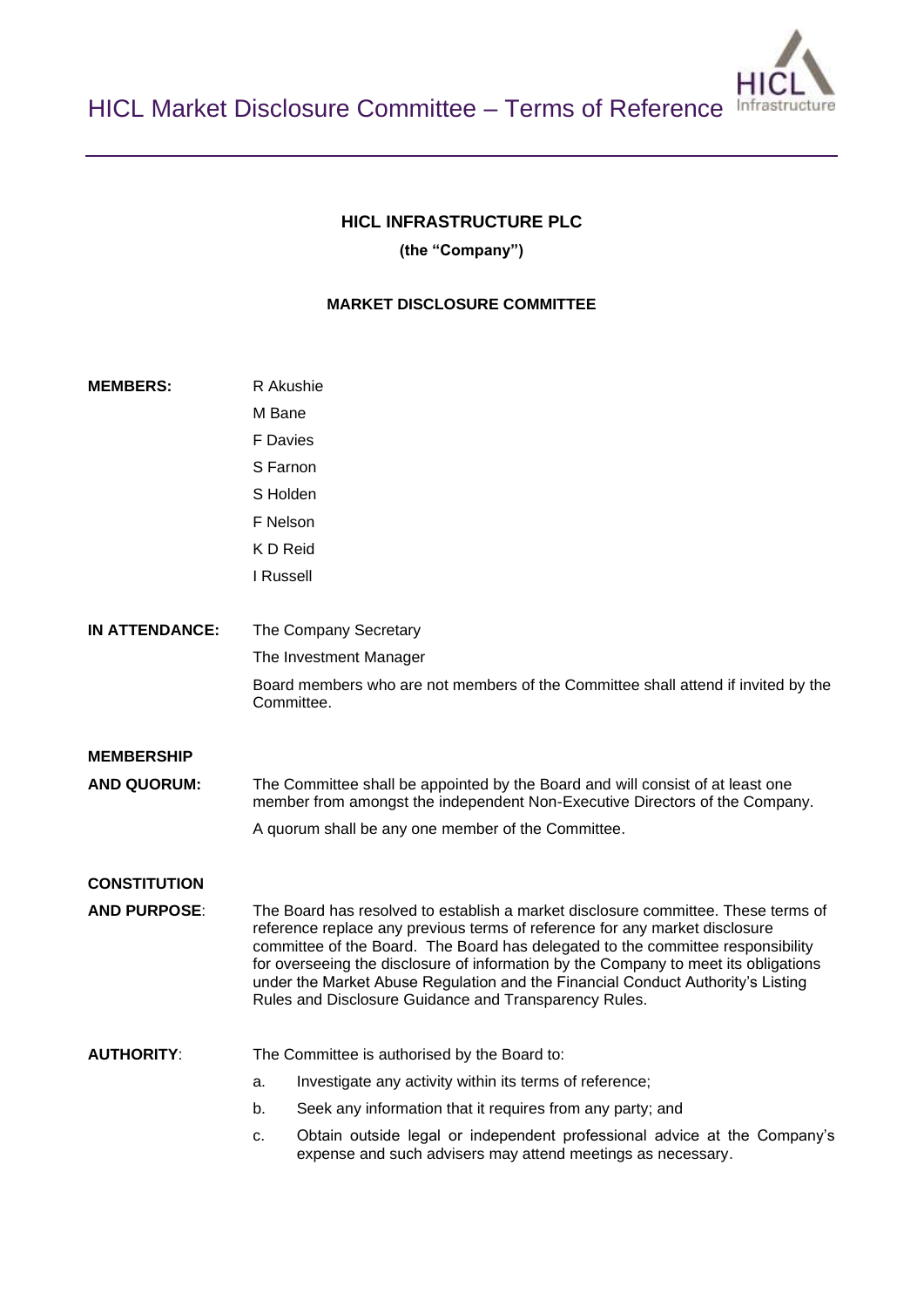

#### **RESPONSIBILITY:** The responsibilities of the Committee shall be:

- a. To consider and decide whether information provided to the committee is inside information and, if so, identify the date and time at which that inside information first existed within the Company.
- b. To consider and decide whether inside information gives rise to an obligation to make an immediate announcement and, if so, the nature and timing of that announcement or whether it is permissible to delay the announcement.
- c. When disclosure of inside information is delayed, to:
	- i. maintain all required Company records;
	- ii. monitor the conditions permitting delay;
	- iii. prepare any required notification to the Financial Conduct Authority regarding the delay in disclosure; and
	- iv. prepare any required explanation to the Financial Conduct Authority of how the conditions for delay were met.
- d. To take external advice on the need for an announcement and the form of any announcement where it considers this is appropriate.
- e. To consider the requirement for an announcement in the case of rumours about the Company or in the case of a leak of inside information and in particular whether a holding statement should be made.
- f. To review any announcement the Company proposes to make, other than an announcement of a routine nature or that has been considered by the Board.
- g. To review and advise generally on the scope and content of disclosure by the Company.
- h. To review the steps taken to ensure that any announcement is not incorrect or incomplete.
- i. To alert the Company Secretary to the existence of any inside information that may require an amendment to the Company's insider list.
- j. To ensure that effective arrangements are in place to deny access to inside information to persons other than those who require it for the exercise of their functions to the Company or the Group.
- k. To approve and keep under review the design, implementation and evaluation of the Company's disclosure controls and procedures.
- l. To monitor compliance with the Company's disclosure controls and procedures.
- m. To review other public disclosures by the Company, including those that are part of the regular reporting cycle.
- n. To approve and keep under review the Company's procedures for the issue of announcements.
- o. To ensure that procedures are in place for notification of transactions by persons discharging managerial responsibilities and persons closely associated with them.
- p. To review the Company's relationship with, and procedures for dealing with, investors and analysts.
- q. To approve the Company's policy for communications with the market.
- r. To refer to the Board, if practicable, any decision to make an unplanned announcement about trading or about an event or development, or, if a meeting of the Board cannot be convened sufficiently quickly, to take such a decision.